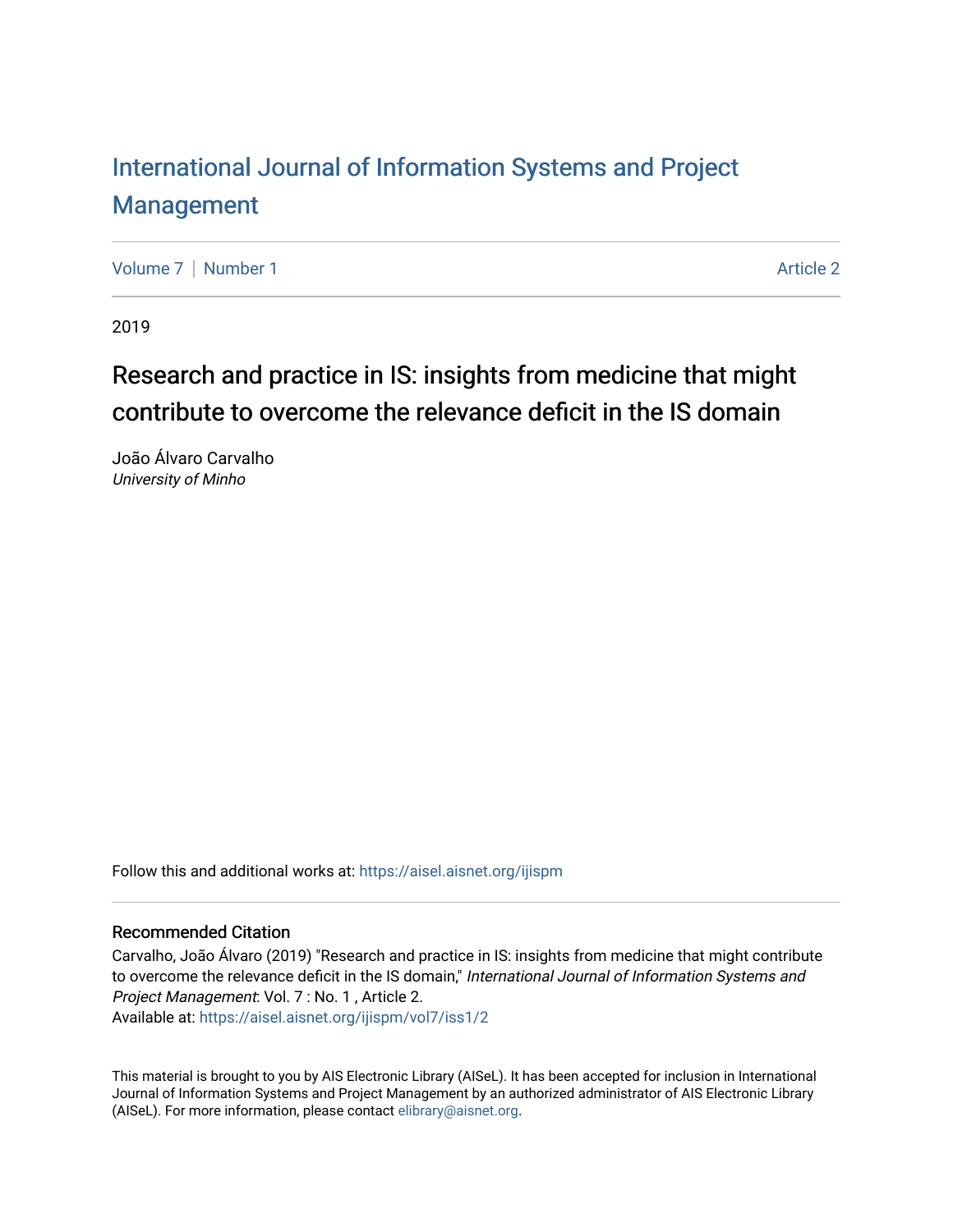

International Journal of Information Systems and Project Management ISSN (print):2182-7796, ISSN (online):2182-7788, ISSN (cd-rom):2182-780X *Available online a[t www.sciencesphere.org/ijispm](http://www.sciencesphere.org/ijispm)*

# Research and practice in IS: insights from medicine that might contribute to overcoming the relevance deficit in the IS domain

## **João Álvaro Carvalho**

Department of Information Systems, Centro ALGORITMI University of Minho Campus de Azurém, 4804-533 Guimarães Portugal www.shortbio.org/jac@dsi.uminho.pt

*Viewpoint*

#### **Abstract:**

During the ICIS 2018 conference, in San Francisco, two interesting panels addressed themes related to the recurrent debate within the IS domain about the relevance of IS research. One panel - Seeking Public Intellectuals in the Information Systems Discipline: Towards an Impact and Engagement Agenda - discussed the influence (or lack of) of the IS research community on public policies and on public opinion in what concerns problems that affect the society. The other panel - the Senior Scholar Panel - focused on the relationship between IS research and IS professional practice. The perception, by IS academics, that IS research is of little relevance for IS practitioners was addressed once more. These are two different dimensions of the relevance of IS research. Both are important to a pivotal domain in the modern society that creates scholarly knowledge crucial to understanding, influencing and leading the transformations that society is undergoing. Those dimensions are also critical if IS seeks to become a "vibrant, socially relevant and influential" domain as recently mentioned by Hassam and Mathiassen [1]. This article focuses on the relationship between IS research and IS professional practice. I share the view of those that consider that the IS domain encompasses both, an academic facet and a practical facet. The two facets are interdependent and demand forms of collaboration between academics and practitioners that are only perceptible within an overarching view of scientific knowledge and of its production and use. This article aims at proposing such a view. A main feature of the proposed view is that it involves distinguishing among different types of scientific knowledge and different modes of doing research. In particular, it involves emphasizing a form of research that is overlooked in IS - clinical research. Insights from the medicine domain are used to illustrate the place of clinical research and its role in connecting researchers and practitioners.

#### **Keywords:**

research; practice; medicine; relevance.

**DOI:** 10.12821/ijispm070101

**Manuscript received:** 17 February 2019 **Manuscript accepted:** 29 March 2019

Copyright © 2019, SciKA. General permission to republish in print or electronic forms, but not for profit, all or part of this material is granted, provided that the International Journal of Information Systems and Project Management copyright notice is given and that reference made to the publication, to its date of issue, and to<br>the fact that reprinting privileges were granted by per

International Journal of Information Systems and Project Management, Vol. 7, No. 1, 2019, 5-11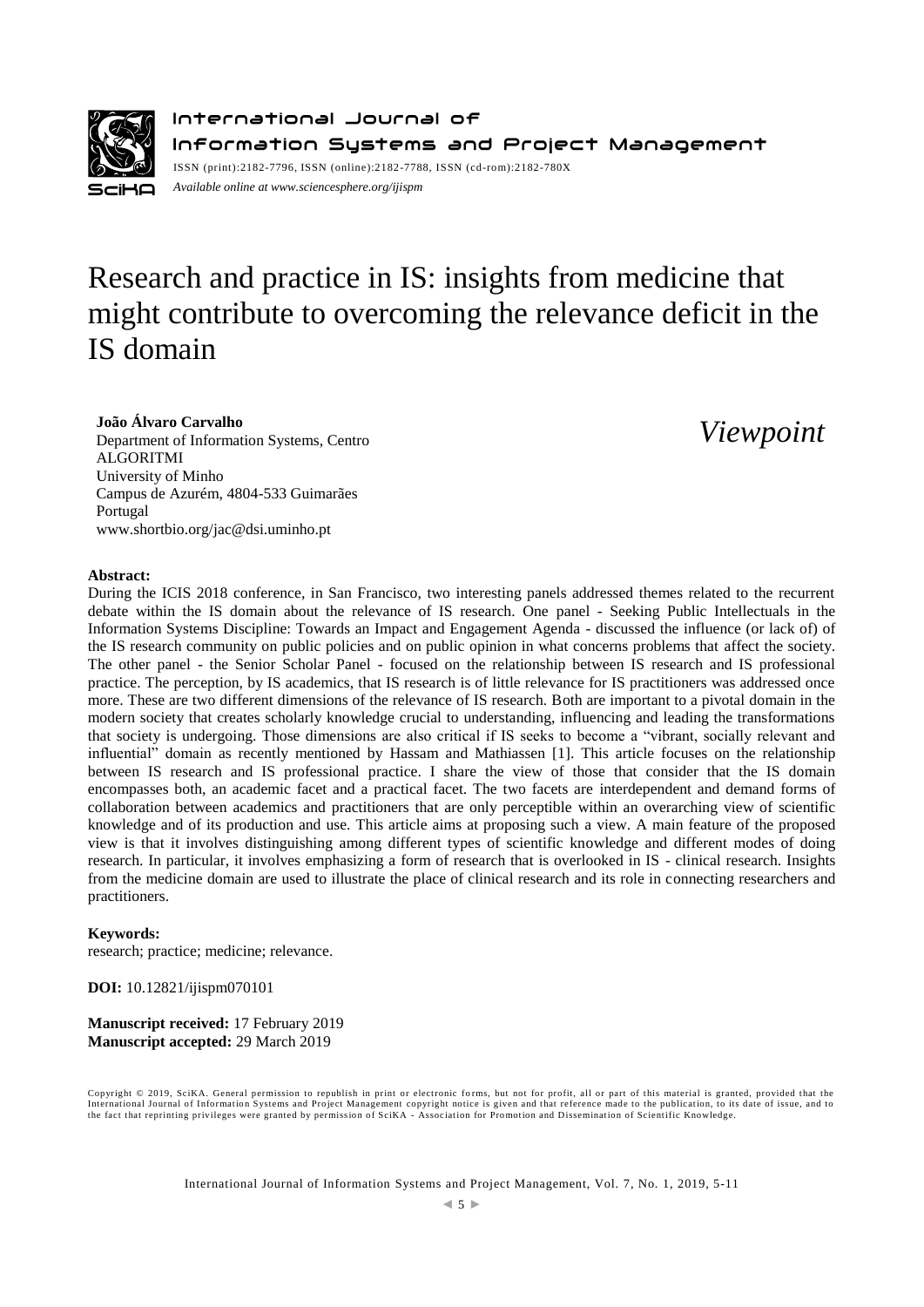Research and practice in IS: insights from medicine that might contribute to overcom ing the relevance deficit in the IS domain

#### **1. Knowledge types and research modes**

In what concerns the knowledge produced in academic settings, it is normally useful to distinguish between knowledge that conveys understanding of the world and knowledge that is created with some purpose in mind (i.e., constitutes a means for an end, or, as Gregor [2] puts it, knowledge that encompasses theories for design and action). In other words, a distinction between knowledge that corresponds to discovery and knowledge that corresponds to invention, namely inventions that put into practice the results of discovery. The distinction can also be presented as science and technology.

The validation of the former type of knowledge focuses on the existence of a match between its models/theories and what actually occurs in the world. The validation of the latter involves two aspects. In a first moment, it addresses its feasibility, i.e., whether an idea can be implemented into an artifact (method, technique, tool, machine, …). In a second moment, it addresses assessing its efficacy, efficiency and usefulness, i.e., whether the produced artifact actually serves, and how well it serves, the purpose that triggered its production.

The distinction between these two types of knowledge leads to the acknowledgement of two modes of research: basic research, that aims at satisfying curiosity about the world (leading to the production of knowledge that conveys understandings of the world); and applied (translational) research that aims at applying (to translate) the results of basic research into means for achieving some end - methods, techniques, tools, machines, … (thus leading to knowledge that is created with some purpose in mind).

In what concerns validation, applied/translational research typically covers the earliest stage of the assessment of an invention - its feasibility, i.e., whether the underlying ideas are implementable - the proof-of-concept. This can be carried out in a laboratorial setting, often through experimentation with a prototype - a rough implementation of some idea that is produced to test/demonstrate its feasibility. Although the results of applied/translational research aim at being used for some practical purpose, most likely under the direction of practitioners of some profession, this mode of research is most often carried out by academics.

Applied/translational research is, however, at the reach of practitioners. Whenever the existing knowledge does not provide an adequate basis for the design of a solution for a specific problem, practitioners might need to engage (alone or in collaboration with academics) in the production of new means for their action (new knowledge for some purpose). Such cases of applied/translational research demand going beyond the mere feasibility aspects of the new means for action. As they occur in a real-world environment, efficacy/efficiency/usefulness will also have to be addressed. So, attention will have to be paid to how well the proposed means for action enable achieving a solution that effectively solves the problem, whether it is more efficient than alternative means, or how useful it is for reaching the sought results. It is obvious that a convincing assessment of either feasibility or efficacy/efficiency/usefulness demands the employment of sound research approaches and methods. But there is no reason why practitioners cannot do it. And there are good reasons for them to be involved in that assessment. After all, they are inescapable stakeholders, possessing a key inside viewpoint of the problem-solving process. Furthermore, they are the creators of the invention.

Fully addressing the efficacy, efficiency or usefulness of inventions of any type cannot be limited to the boundaries of a laboratory. It involves studying the inventions at use in their natural environment. In the cases where the inventions correspond to machines, it is necessary to study their functioning in real situations. In the cases where the inventions are work instruments (techniques, methods, tools) it is inevitable to study them when they are being used by the practitioners that apply them. To adequately address this, it is helpful to consider a third mode of research - practice (clinical) research: a mode of research that aims at studying the practices of professionals and the solutions they propose for addressing the problems/situations they face, and thoroughly ascertaining the conditions for the efficacy, efficiency or usefulness of those practices and solutions.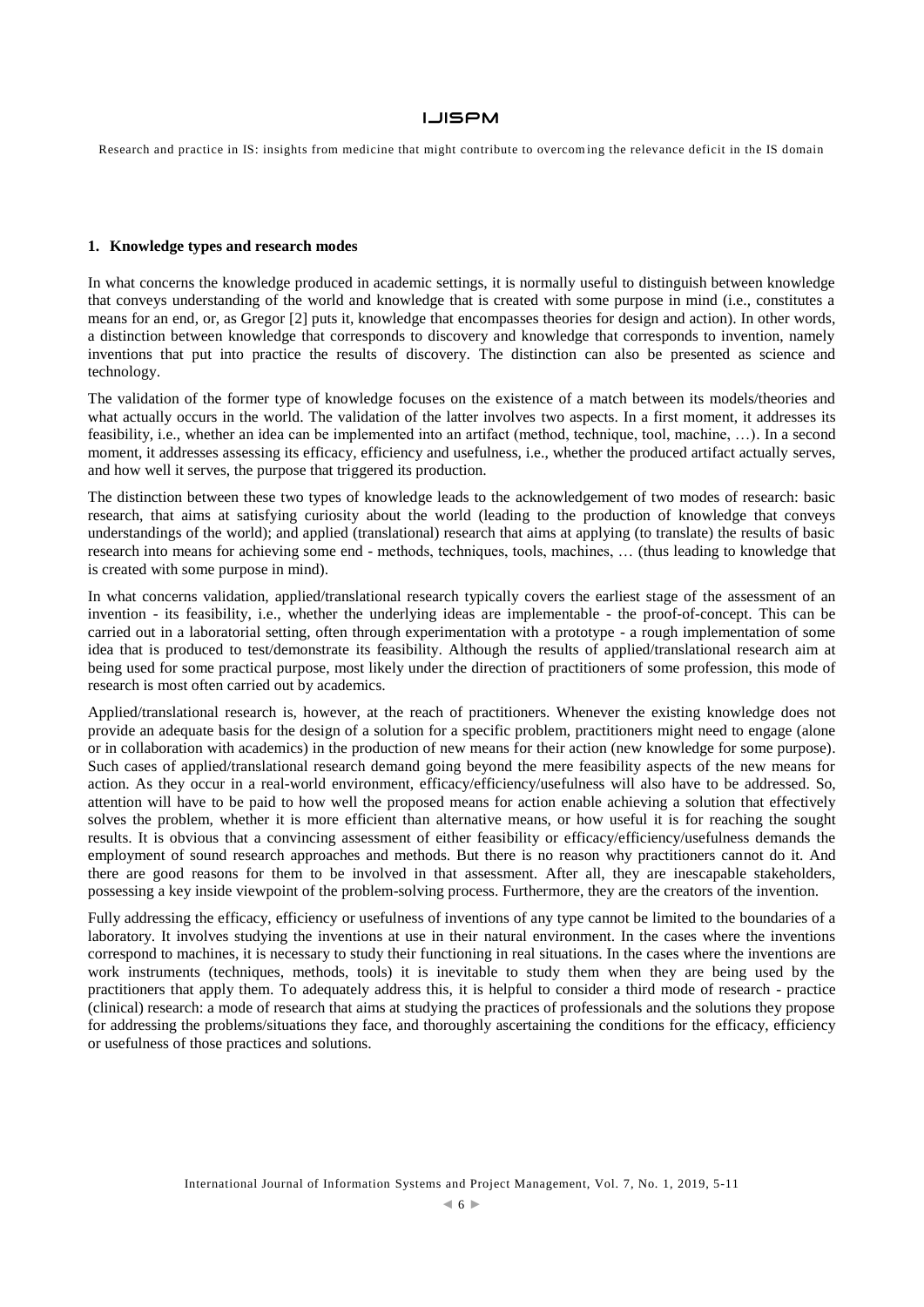Research and practice in IS: insights from medicine that might contribute to overcom ing the relevance deficit in the IS domain

Practice/clinical research demands considering a third type of knowledge: knowledge about the performance of the means for action of professionals and about the outcomes of the actions of these professionals. Although this third type of knowledge has similarities with the knowledge that results from basic research, it has a peculiarity: it is about the efficacy, efficiency or usefulness of the results of applied/translational research. Such knowledge is typically expressed as rules that state in what conditions some means-for-action is effective/efficient/useful to achieve some result. van Aken [3] proposed the term "technology rules" to refer to this type of knowledge.

Practice/clinical research cannot be carried out without the involvement of practitioners. But practitioners are not necessarily mere research subjects. Practitioners can be the leaders of this type of research. It has to be so if innovation is to be entrenched in scientific knowledge and if the evolution of professional practices is to be grounded on empirical evidence of their value.

Figure 1 depicts the relationships between the three modes of research - basic, applied/translational, and clinical - with the three types of knowledge: knowledge that conveys understandings of the world; knowledge for some purpose; and knowledge about the efficacy, efficiency or usefulness of the previous.



Figure 1. An overarching view of scientific knowledge and of its production and use,

distinguishing among different types of knowledge and different modes of doing research

International Journal of Information Systems and Project Management, Vol. 7, No. 1, 2019, 5-11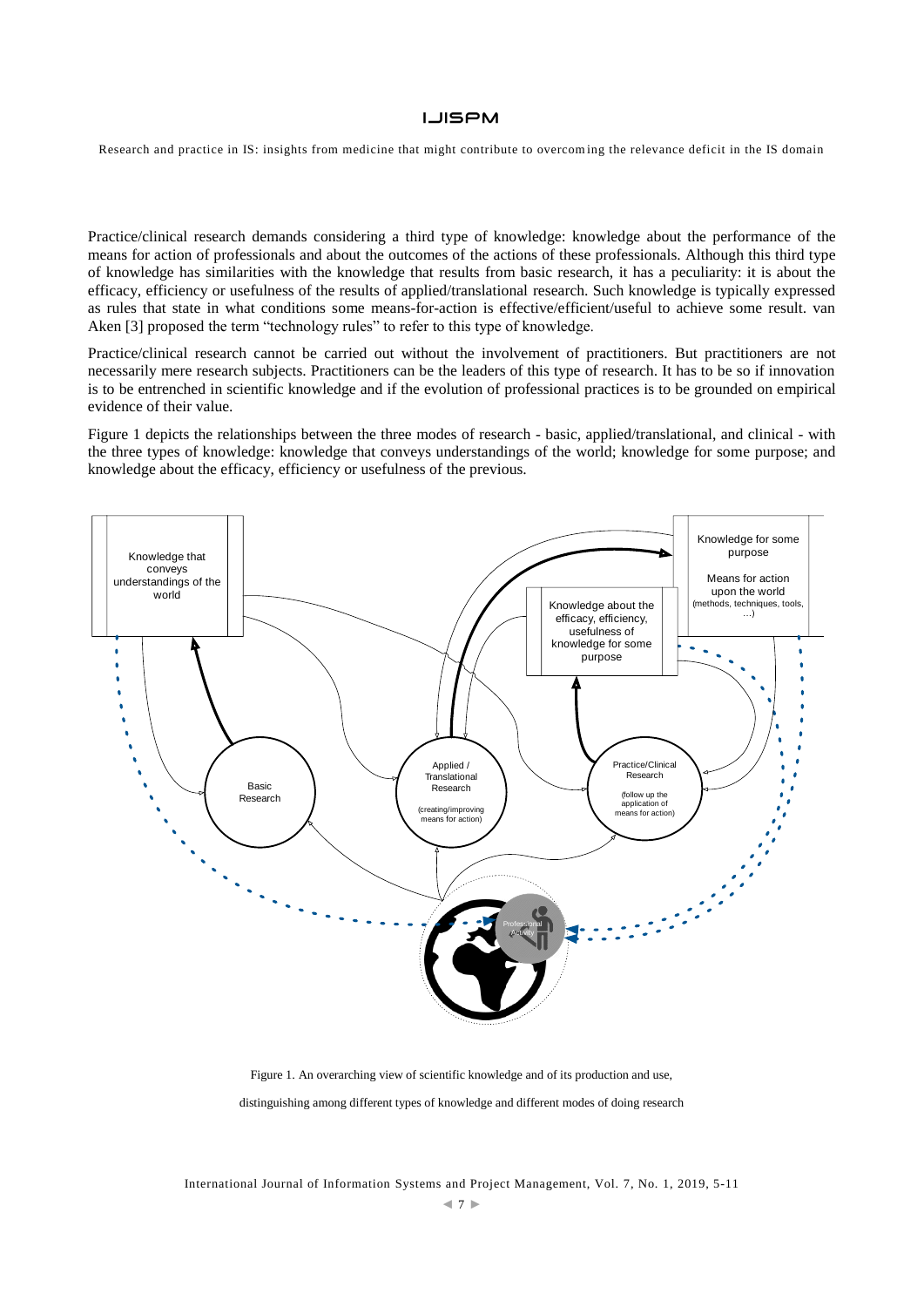Research and practice in IS: insights from medicine that might contribute to overcom ing the relevance deficit in the IS domain

#### **2. Insights from the medicine domain**

Some of the readers might already have recognized the influence of medicine in the view I presented. Not just the distinction among the mentioned research modes, but even the terms I use (translational research, clinical research) have been borrowed from the medicine domain. My point is that IS can greatly benefit from looking into the established practices of research and of collaboration between researchers and practitioners of a more mature domain, such as medicine. Although based in the medicine domain, the overarching view presented above, portrays interdependences between research and professional practice that make sense in any domain that encompasses academic and practical facets. Thus, it can be inspiring for the IS domain. Overcoming the relevance-related issues that the IS domain faces involves promoting partnerships between researchers and practitioners capable of filling the depicted interdependence spaces.

It should be noted that I am not claiming that a direct correspondence between medicine and IS can be established or is easy to establish. I am aware of many differences between the two domains in what concerns the objects of interest, their nature, among other. But I think the comparison is worth to do. So, I will explore a few aspects of the medicine domain that can bring some insights into the IS. The aspects I will look at, include: i) clarification of professional activities; ii) consideration of not just two, but three research modes: basic, translational, and clinical research; iii) demand for a thorough investigation of clinical practices as a request for their evolution - evidence-based professional practices.

## **i) Develop a repertoire of professional activities**

The medical profession exhibits great detail about the different medical procedures and interventions. Comprehensive repertoires of medical actions can be found and are used by hospitals, governments, insurance companies, medical schools and other stakeholders (e.g., [4], [5]). In IS it is not easy to find such repertoires. Some professional profiles are sometimes mentioned but, most often, a myriad of different activities is hidden under the label of IS/IT consultancy. Even admitting the need for frequent updates due to the fast evolution of IT, such repertoires are crucial to the domain, both for defining its boundaries and for facilitating education in the domain.

Several issues will have to be tackled when developing a repertoire of IS professional activities. To illustrate the envisaged difficulties, let's take the example of IS development. This core activity of the IS domain is normally presented as involving the design and implementation of IT-based artifacts (e.g., "[…] conceptualizing and realizing information technology-based systems […]" [1]), However, the design and construction of IT applications is undoubtedly in the realm of the software engineering, a domain that encompasses aspects, not present in IS, that are crucial to the production of top-quality software artifacts. On the contrary, it is easy to argue that putting an IT application at the service of an enterprise is a key activity of IS professionals. An activity that involves dealing with the changes that will be necessary in the enterprise's structural, social, political and cultural dimensions [6]. Borrowing, once again, the terminology from medicine, we could talk of the *implantation of IT applications* in enterprises. Lamentably, in a time where COTS (commercial-off-the-shelf) applications are available to deal with most information processing needs of enterprises, the implantation of IT applications is still most often viewed as the later stage of the design and construction of IT applications, instead of being viewed as a free-standing professional activity.

## **ii) Research modes**

Translational research and clinical research are two well-established forms of research in medicine that complement basic research on a wide diversity of topics relevant to health issues.

The IS domain lacks such an unambiguous distinction between different modes of research. "Practice research" is a term sometimes used to refer to forms of research that involve collaboration between researchers and practitioners. However, it fails to consider some of the aspects mentioned in this paper. An interesting example to consider is design science research (DSR). The interest that DSR has been attracting led to a situation where it is used to refer to a wide range of possibilities [7]. Sometimes, DSR corresponds to applied research - when research involves dealing with a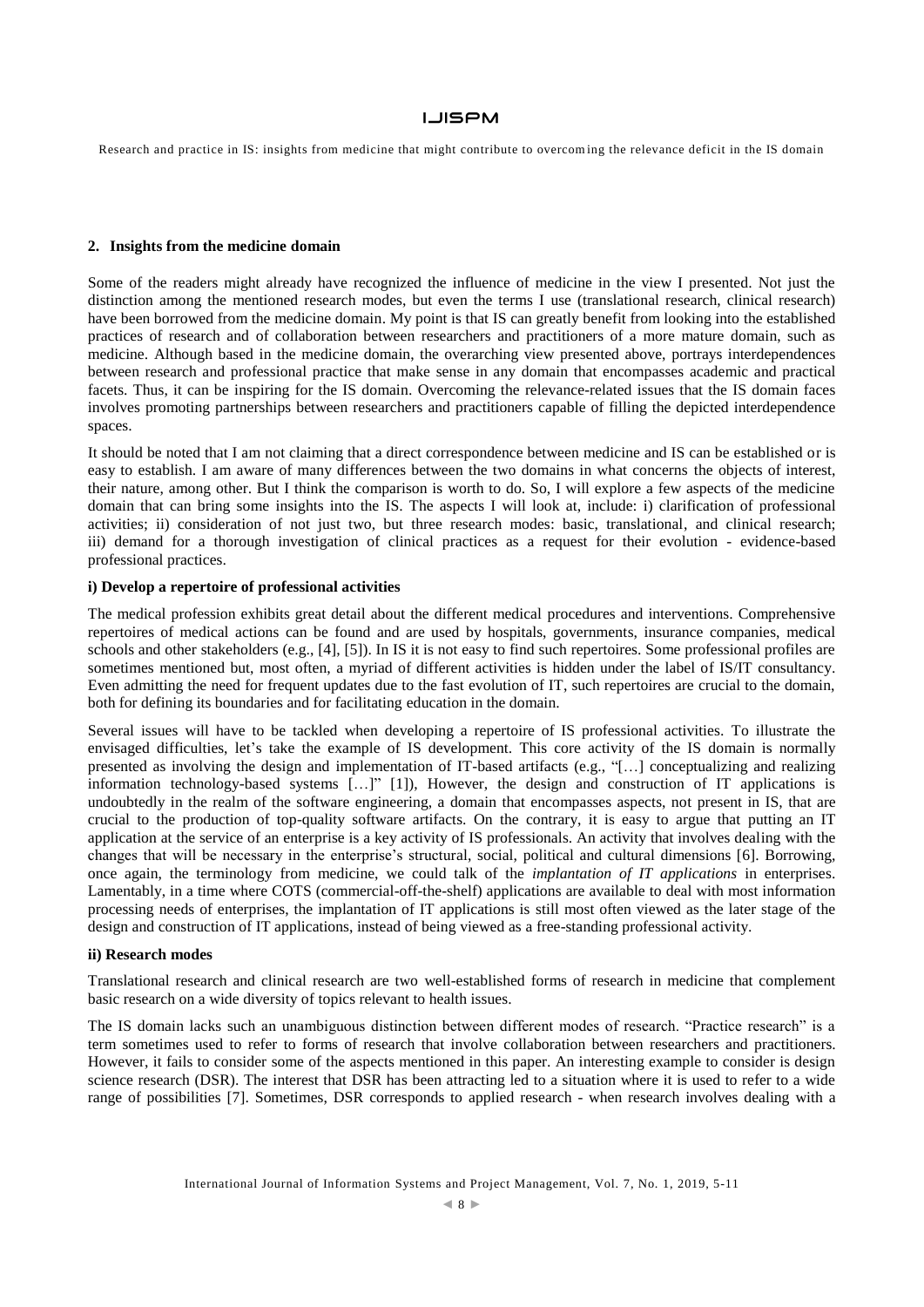## **LJISPM**

Research and practice in IS: insights from medicine that might contribute to overcom ing the relevance deficit in the IS domain

specific problem in which the solution cannot be drawn from the existing knowledge base. Other times it addresses the study of the design practices of IS professionals, a perspective that configures some form of clinical research. But, most often, DSR is carried out by academic researchers, without the involvement of IS practitioners in roles other than research subjects. If it is so, it is closer to basic research.

The transposition of the distinction among basic, translational and clinical research into the IS domain has a great potential for the clarification of different modes of doing research and of the spaces for the involvement of IS researchers, thus bridging the existing gap between IS researchers and IS practitioners

## **iii) Evidence based professional practice**

Although a relatively recent concept (it has been established in the beginning of the 1990s), evidence-based medicine [8] constitutes the modern basis for the secure progress in medical practices. It also contributes to bringing research closer to clinic, both by increasing the application of research results in the decisions made by medicine practitioners and by engaging medicine practitioners in clinic research.

The development of evidence-based medicine demanded the establishment of a wide set of structures and mechanisms related with clinical research, including a classification of the quality of evidence (randomized controlled trials, cohort studies, observational studies and other forms of obtaining empirical evidence) and guidelines for the realization of systematic reviews of existing evidence (systematic literature reviews and meta-analysis) [8].

Evidence-based medicine also brought some demands to medical records and other information sources that are instrumental for establishing empirical evidence.

Evidence-based professional practice is unfamiliar to most members of the IS domain. Consequently, IS also lacks the aforementioned structures and mechanisms that enable clinical research and promote collaboration between academics and practitioners.

The advantages of an evidence-based culture in a domain that encompasses a practical facet are indisputable. So, we could expect IS to be following the example of medicine and other practice-related domains (e.g., management [9], software engineering [10]).

The transposition of the structures and mechanisms that exist in medicine to the IS domain is not simple. It raises a lot of challenges and interesting questions, such as: What could be a randomized controlled trail in IS? And a cohort study?; What is the equivalent to a medical record? Is it the documentation produced by project managers and other participants in the execution of a project?; Are IS practitioners prepared and willing to engage in evidence-based practices?; How do consultancy companies and other employers of IS practitioners view evidence-based practices? As an opportunity to improve their practices and provide better services to their customers? Or a threat to competitive differentiation based on proprietary methods, techniques and procedures?

### **3. Conclusion**

Medicine is a well-respected domain where both practitioners and researchers are viewed as entrusted with the responsibility of developing the knowledge that enables the best possible healthcare to society. Because it addresses an invaluable matter for individuals and for society in general, medicine holds a special place in society. This also brings special demands and puts the domain under continuous scrutiny from society. These pressures force the domain to a constant search for improvement and advance. With a long history and with a generous provision of resources, medicine had the conditions to become a well-organized and mature domain, with very particular features in what concerns the collaboration (and interdependence) between researchers and practitioners. Medicine is therefore a good example to look at by domains that also encompass a practice facet but lack the same level of maturity.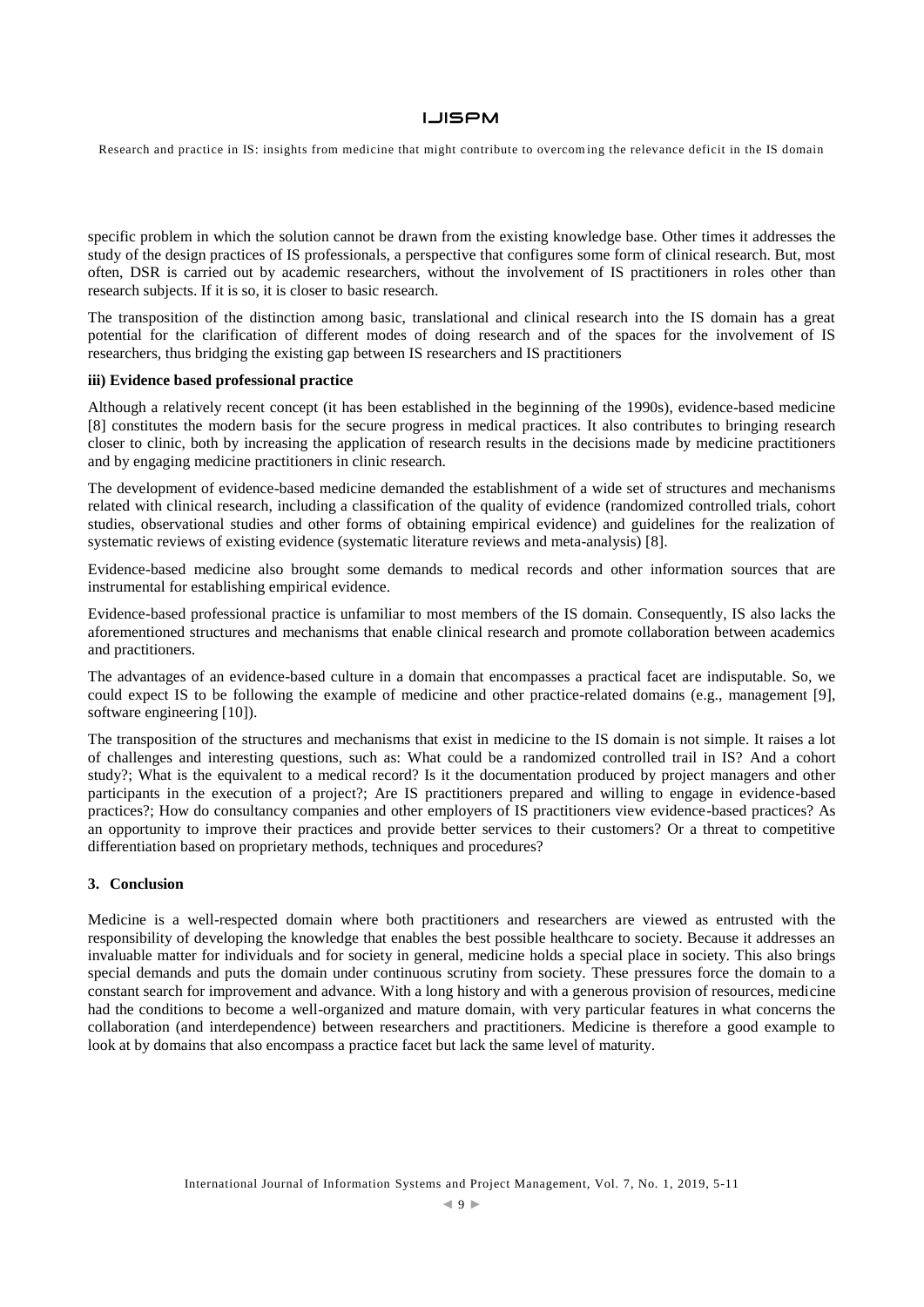Research and practice in IS: insights from medicine that might contribute to overcom ing the relevance deficit in the IS domain

In this article, I explored three aspects of a research-practice domain, borrowing some concepts and practices of medicine. With this, I hope to contribute to overcoming the relevance issues that the IS domain has been debating for many years (e.g., [11]).

#### **References**

[1] N. R. Hassan and L. Mathiassen, "Distilling a body of knowledge for information systems development," Information Systems Journal, vol. 28, no. 1, pp. 175-226, 2018.

[2] S. Gregor, "The nature of theory in information systems," MIS quarterly, vol. 30, no. 3, pp. 611-642, 2006.

[3] J. E. van Aken, "Management research based on the paradigm of the design sciences: the quest for field-tested and grounded technological rules," Journal of Management Studies, vol. 41, no. 2, pp. 219-246, 2004.

[4] Harvard Health Publishing, Diagnostic Tests and Medical Procedures, Harvard Medical School, Available: [https://www.health.harvard.edu/diagnostic-tests-and-medical-procedures.](https://www.health.harvard.edu/diagnostic-tests-and-medical-procedures)

[5] S. I. Landau, International dictionary of medicine and biology, John Wiley & Sons, 1986.

[6] I. Santos and J. A. Carvalho, "Computer-based systems that support the structural, social, political and symbolic dimensions of work," Requirements Engineering, vol. 3, no. 2, pp. 138, 1998.

[7] K. Peffers, T. Tuunanen and B. Niehaves, "Design science research genres: introduction to the special issue on exemplars and criteria for applicable design science research," European Journal of Information Systems, vol. 27, no. 2, pp. 129-139, 2018.

[8] B. Djulbegovic and G. H. Guyatt, "Progress in evidence-based medicine: a quarter century on," The Lancet, vol. 390, no. 10092, pp. 415-423, 2017.

[9] L. D. Booker, N. Bontis and A. Serenko, "Evidence-Based Management and Academic Research Relevance," Knowledge & Process Management, vol. 19, no. 3, pp. 121-130, 2012.

[10] T. Dyba, B. A. Kitchenham and M. Jorgensen, "Evidence-based software engineering for practitioners," IEEE Software, vol. 22, no. 1, pp. 58-65, 2005.

[11] P. Keen, "Relevance and rigor in information systems research: improving quality, confidence, cohesion and impact," in Information Systems Research: Contemporary Approaches and Emergent Traditions, H.-E. Nissen, H. K. Klein and R. Hirschheim, Eds. North-Holland: Elsevier Science Publishers B. V, 1991, pp. 27-49.